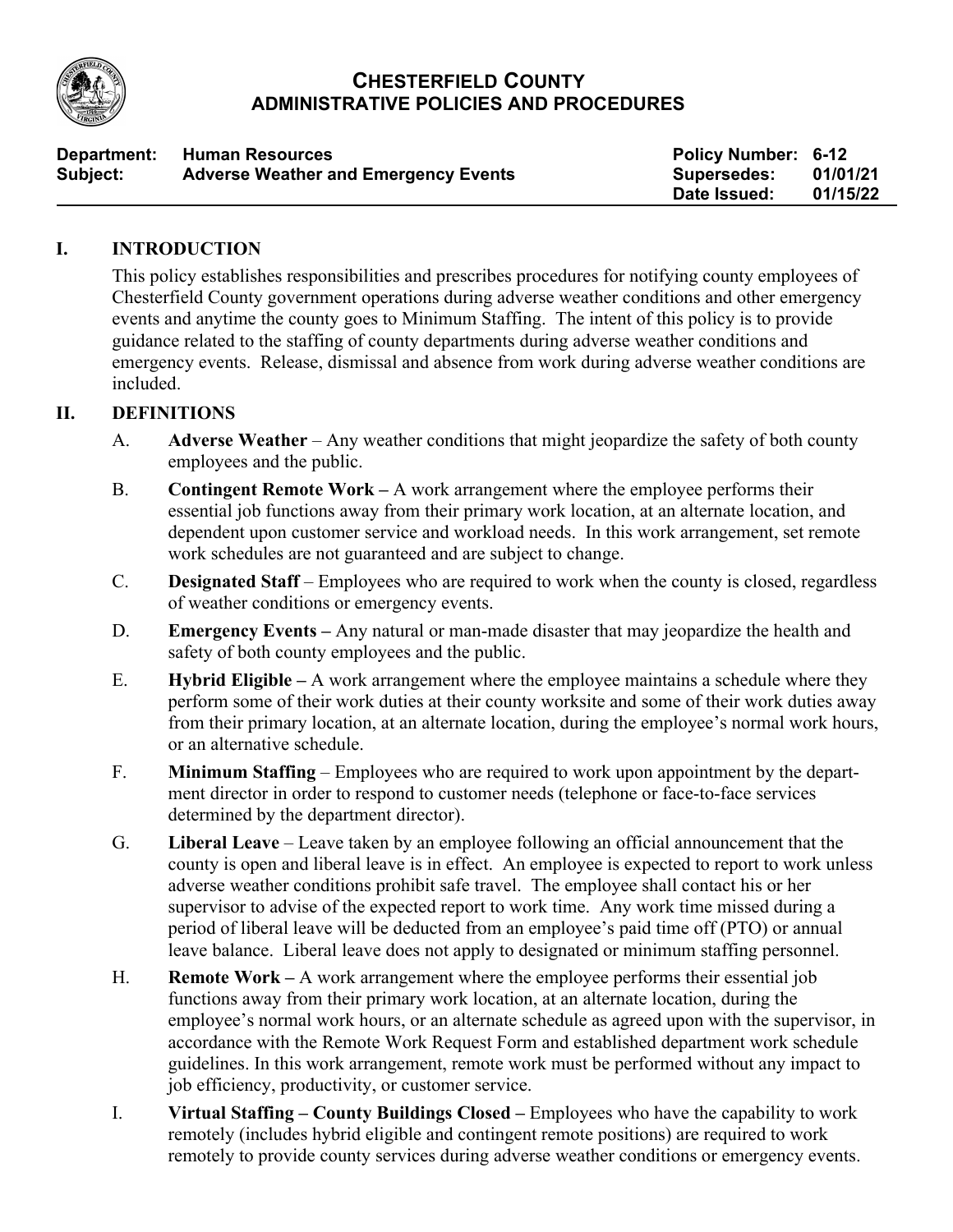This does not include field operations or on-site only positions. During Virtual Staffing, county buildings are closed to the public.

## **III. POLICY**

Unless otherwise notified by sources identified under Section VII of this administrative procedure, all personnel are to assume that Chesterfield County will be open each regular workday regardless of any weather or other emergency condition that may develop. Continuity of critical operations/services during adverse weather conditions is essential. Critical operations may include, but are not limited to: Police Department, Fire and EMS Department, Emergency Communications, Sheriff's Department, Juvenile Detention, MHSS Residential Services and Utilities emergency operations. Employees whose services are vital to these operations will be required to report to, or remain at, their work sites in emergency situations. In addition to critical activities, departments may also be required to maintain the minimum level of staff needed to provide customer services. Under conditions of adverse weather or emergency events, designated employees and minimum staffing employees may be required to report to work when other county employees are excused. Departments are responsible for maintaining and posting a list of employees responsible for providing minimum staffing. During an adverse weather or emergency event, any employee may be classified as designated and required to report to work. These individuals will then be considered designated, must report to work and will be compensated according to Section XI. Employees who have the ability to work remotely on an adverse weather or emergency event day will work as usual regardless of the status of county operations.

#### **IV. SUMMARY**

County status will be provided to employees according to the county status options below. If there is no media broadcast or internal communication regarding Chesterfield County status, employees must report to work as usual and expect that all county offices will be open. If county offices are in any status other than a normal opening, that status (e.g., Late Opening at 10:30 a.m., or Early Closing at 3 p.m.) will be communicated as outlined in Section VII.B and VII.C.

- A. When county offices operate under *Closed Designated Staff* status due to adverse weather or emergency events—designated personnel only will report to work or remain at work as usual. Employees who have the ability to work remotely (includes hybrid eligible and contingent remote positions) will work as usual.
- B. When county offices operate under *Open Minimum Staffing* status due to adverse weather or emergency events—designated employees will report to work or remain at work as usual and employees identified to perform duties under minimum staffing conditions will report to work or remain at work as usual. Employees who have the ability to work remotely (includes hybrid eligible and contingent remote positions) will work as usual.
- C. When the status of county offices is *Early Closing Designated Staff* due to adverse weather or emergency events—designated employees will remain at work as usual.
- D. When the status of county offices is *Late Opening* due to adverse weather or emergency events—designated employees will report to work as usual.
- E. When the status of county offices is *Open Liberal Leave*—designated and minimum staffing personnel will report to work as usual. All other employees are expected to report to work or remain at work as usual unless adverse weather conditions or other emergency events prohibit safe travel.
- F. When the county offices are *Open Virtual Staffing – County Buildings Closed* due to adverse weather or emergency events—designated employees will report to work or remain at work as usual. Employees who have the ability to work remotely (includes hybrid eligible and contingent remote positions) are required to work remotely to provide county services during adverse weather conditions or emergency events.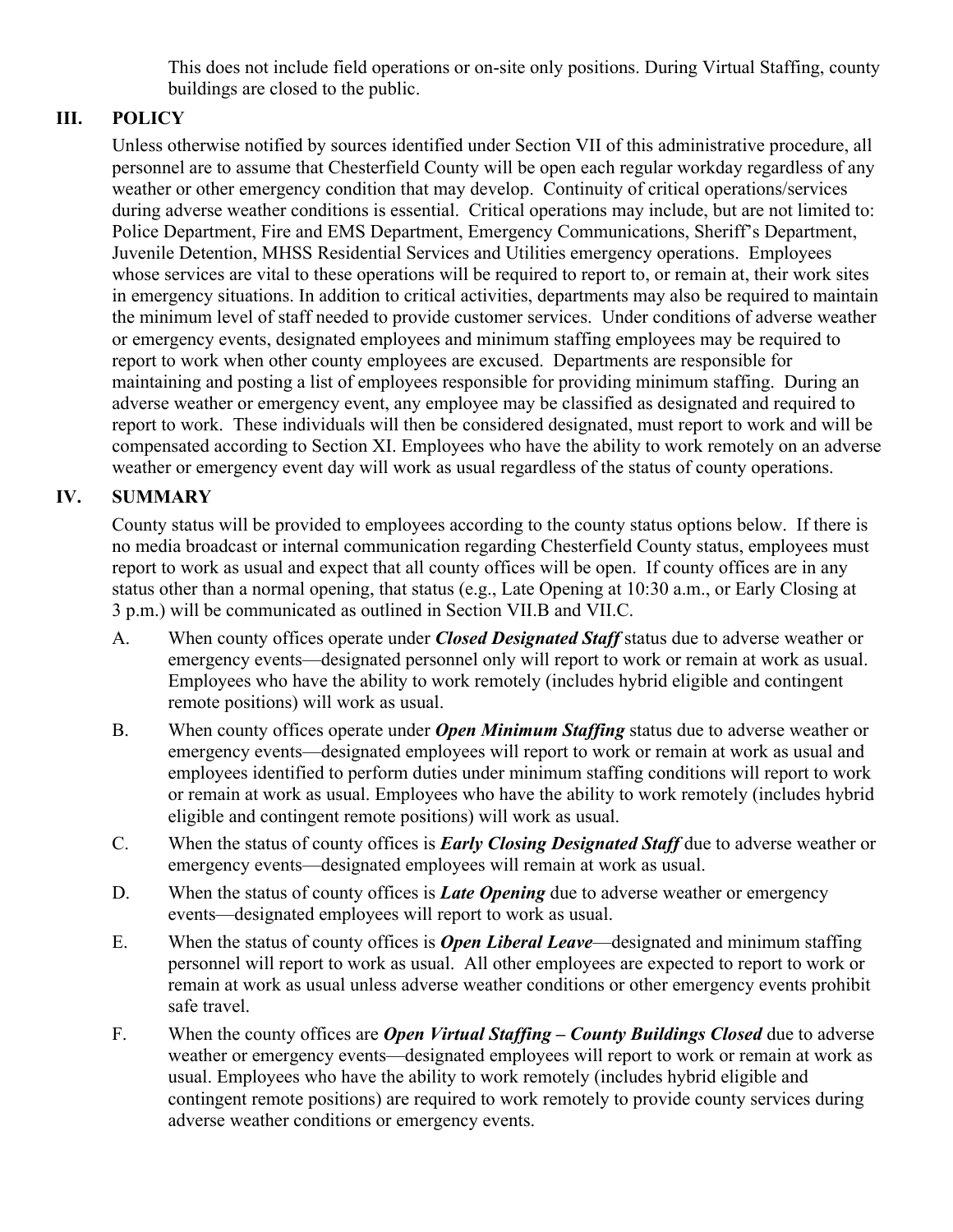G. *Special Circumstances* – Special circumstances relating to employees who are otherwise absent or late on days when adverse weather or emergency events affect county operations are covered under Section VIII, Special Instructions, of this administrative procedure.

## **V. RESPONSIBILITIES**

- A. The county administrator is responsible for making decisions regarding county operations under adverse weather and emergency event conditions.
- B. The chief of police, through the shift commander, is responsible for advising the county administrator when weather conditions or emergency events may negatively impact county operations.
- C. Department directors are responsible for:
	- 1. The selection of designated staff, minimum staffing and virtual staffing employees. (These employees will be notified of their status and their related responsibilities regarding adverse weather, and this notification will be given in advance in writing by the department director or designee.)
	- 2. Coordinating early closing with the county administrator to avoid confusion and promote equitable treatment of all employees.
	- 3. Ensuring that department coverage is sufficient to handle telephone or face-to-face customer service requirements during Minimum Staffing. (If face-to-face services are provided during normal operations, a minimal level of like services should be available under Minimum Staffing.) Departments with interrelated services should preplan coordination of services during adverse weather conditions.
	- 4. Ensuring that department coverage is sufficient to handle telephone and electronic customer service requirements during *Virtual Staffing – County Buildings Closed* status. Departments with interrelated services should preplan coordination of services during adverse weather conditions.
- D. All Employees that have the ability to work remotely (includes hybrid eligible and contingent remote positions) are responsible for being aware of potential adverse weather conditions and preplan accordingly by ensuring equipment used to work remotely is taken home and fully charged in preparation for working remotely. In the event of an outage impacting telephone or internet service at the remote work location, the employee should contact his/her supervisor to discuss working from an alternate remote work location, working on assignments not impacted by loss of service, or taking annual leave or PTO. All employees are responsible for obtaining information regarding county operations during non-duty hours by listening to any of the Public Broadcasting Systems listed in Section VII.B of this policy or calling the weather line at 748-1256. See Section VII - Notification. *Employees should not call the county administrator's office or any emergency communications numbers.*

## **VI. PROCEDURES**

The Police Shift Commander will notify the county administrator when adverse weather conditions or emergency events may adversely impact county government operations, as well as public and employee safety, based on Emergency Communications Center information gathered from road condition reports from the Police Department and the current weather forecast from the National Weather Service or other appropriate sources. The decision to effect early closing, late opening or closure will be made by the county administrator. Department directors will not affect closure or reduce operations without approval of the county administrator. Any decision affecting hours of operation will be communicated as indicated below in Section VII.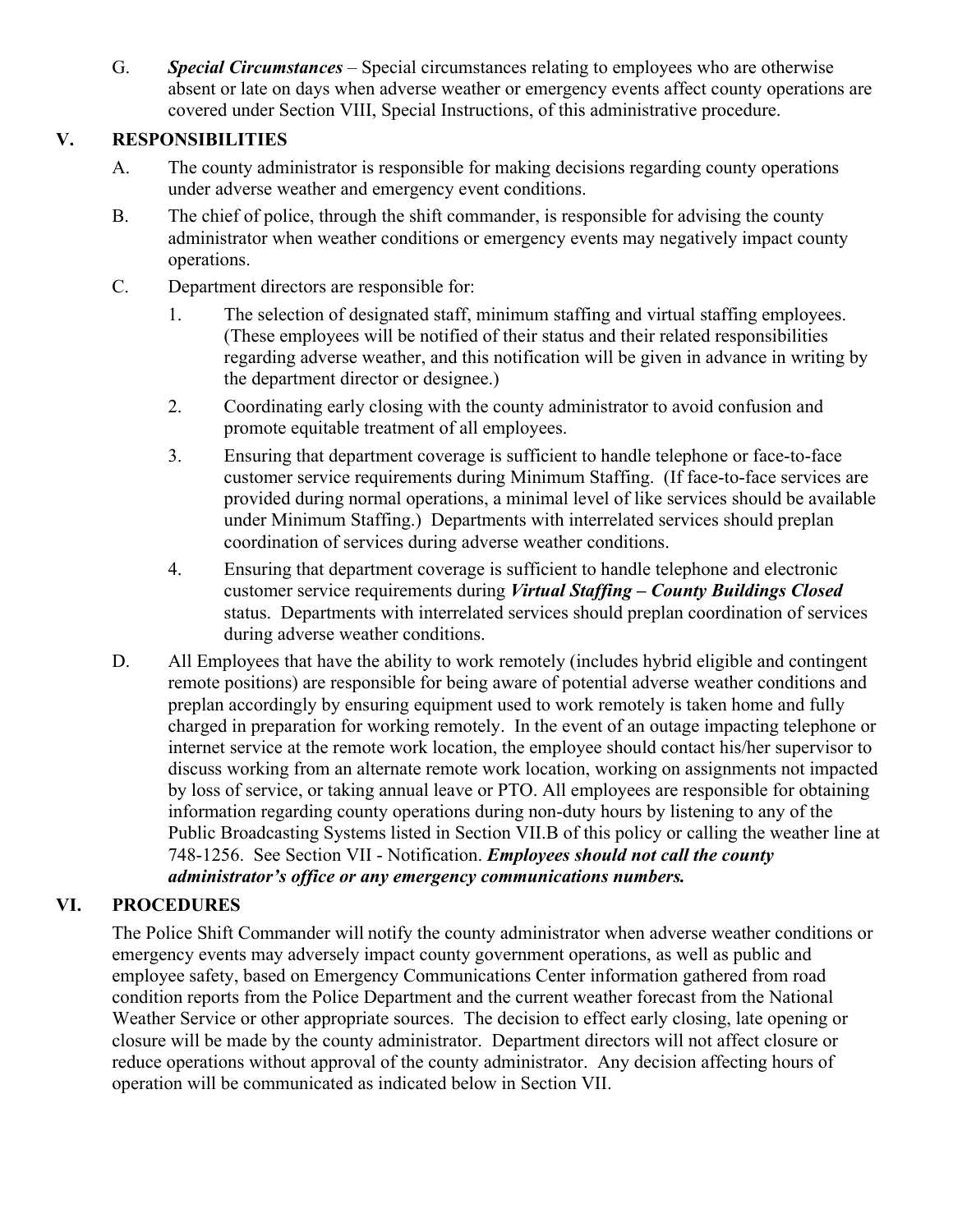#### **VII. NOTIFICATION**

A. During normal working hours, the county administrator will notify Human Resources when adverse weather conditions or emergency events affect county operations and will advise of the type of closure, effective time and staffing requirements.

Human Resources will contact department directors by internal email broadcast message and individual calls to departments without internal email. Emergency Communications will activate the County Administrative group test. Department directors will notify their respective employees of the change in county and departmental operations.

B. During non-operational hours, the police watch commander will notify the county administrator of adverse weather and road conditions by 5 a.m. The county administrator will make a decision regarding the status and staffing of county operations by 5:15 a.m. and advise the police watch commander. The county administrator and chief judge of the Circuit Court should confer on adverse weather conditions and office closings. When county offices are closed or at the direction of the county administrator, Communications and Media will record the operational status message on the county employee weather line, post the message on social media, generate a countywide email, create a broadcast voicemail message, notify Chesterfield Alert and notify the following media to provide broadcast of the appropriate information.

*Television:* WTVR-TV 6; WRIC-TV 8; WWBT-TV 12

*Radio:* WRVA - 1140 AM

## **VIII. SPECIAL INSTRUCTIONS**

Employees who have the ability to work remotely on an adverse weather or emergency events day will work their normal shift regardless of the status of county operations.

- A. When the county administrator decides during non-operational hours that the status of county operations will be either *Closed Designated Staff, Open Minimum Staffing or Open Virtual Staffing - County Buildings Closed*, the employees' status will be determined as follows:
	- 1. If county operations are being fully closed *(Closed Designated Staff)*, employees who are classified as field operations or on-site only will be excused from work, and fulltime excused employees will not be charged leave or lose pay. Designated, hybrid eligible and contingent remote employees who do not report to work or work remotely during closed designated staffing status will be charged leave and may be disciplined.
	- 2. If county operations will be *Open Minimum Staffing*, designated and minimum staffing employees must report to work; in addition, all employees that have the ability to work remotely (includes hybrid eligible and contingent remote positions) must work and all other employees will be excused from work, and full-time excused employees will not be charged leave or lose pay. Designated and minimum staffing employees who do not report to work during Minimum Staffing status will be charged leave and may be disciplined.
	- 3. If county operations will be *Open Virtual Staffing – County Buildings Closed*, employees classified as designated and virtual staffing must work; in addition, all employees that have the ability to work remotely (includes hybrid eligible and contingent remote positions) must work and all other employees will be excused from work, and full-time excused employees will not be charged leave or lose pay. Designated, virtual staffing employees, and all employees who have the ability to work remotely who do not work during virtual staffing status will be charged leave and may be disciplined.
	- 4. When county offices are closed due to adverse weather, part-time employees who do not work any of their scheduled shift will receive no compensation for the closure day.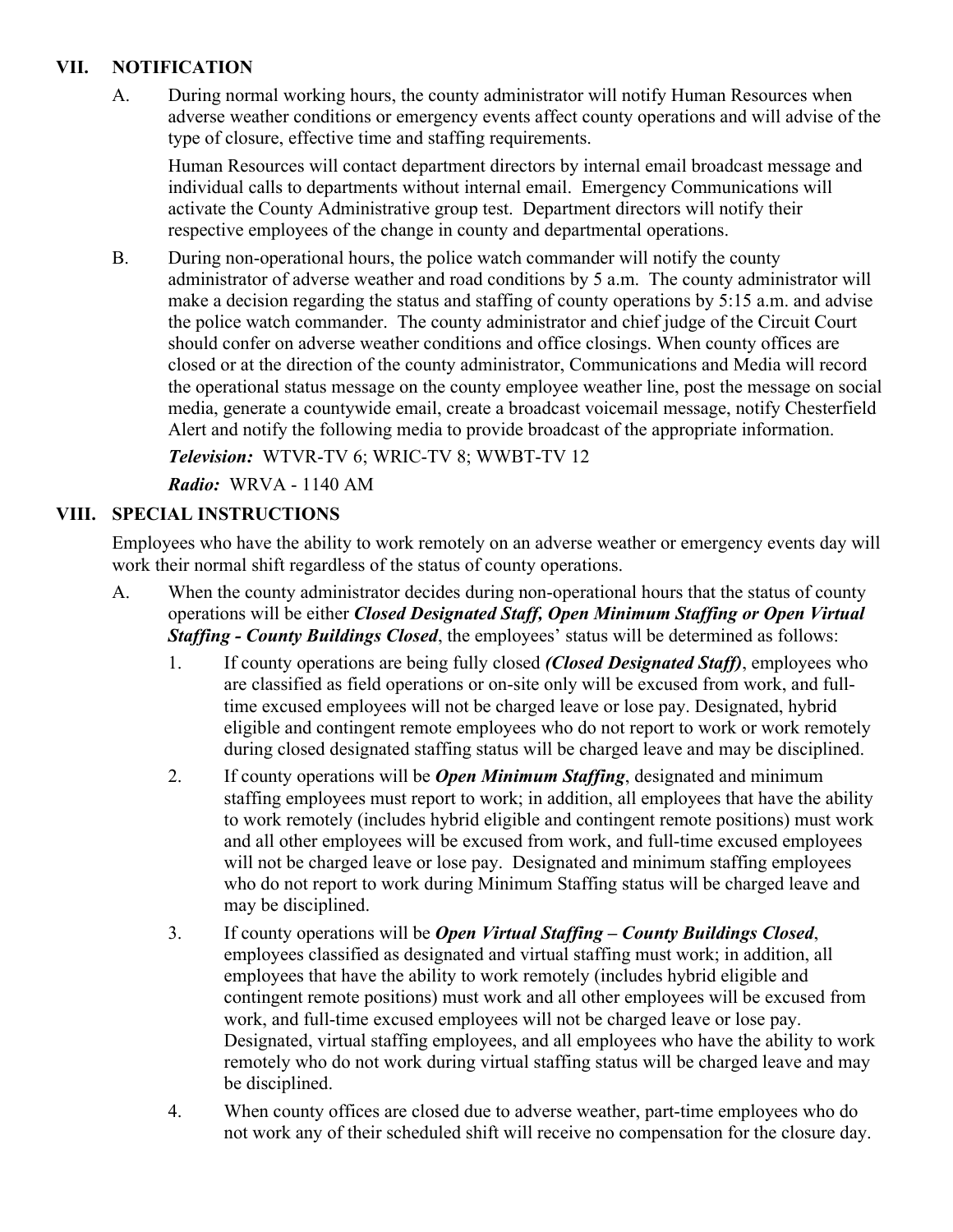- B. When the decision is made during operational hours to close early, the employees' status will be determined as follows:
	- 1. If the county operations are being fully closed *(Early Closing Designated Staff)*, designated staff will remain on duty and full-time and part-time employees who are not designated will be allowed to leave work with no charge to leave or loss of pay for the remaining hours of work following closure.
	- 2. If county operations are open with Minimum Staffing *(Early Closing Minimum Staffing)*, designated and minimum staffing employees must remain on duty and fulltime and part-time employees will be allowed to leave with no charge to leave or loss of pay for the remaining hours of work following closure. Employees who are working remotely will continue to work as usual. Only those employees designated as minimum staffing will receive PTO or annual leave credits.
- C. When the decision is made during non-operational hours to delay the opening of county offices, the employees' status will be determined as follows:
	- 1. If the county operations are fully closed (*Late Opening),* designated employees and employees working remotely will report for normal hours and all other full-time employees will be excused without charge to leave or loss of pay until the county offices are scheduled to open.
	- 2. If the county operations are open with virtual staffing (*Open Virtual Staffing – County Building Closed*) designated employees will report to work for normal hours and virtual staffing employees will work remotely. Employees who have the ability to work remotely will work as usual. All other full-time employees will be excused without charge to leave or loss of pay until the county offices are fully open.
	- 3. Part-time employees who are scheduled to work but are unable to work because of a late opening of county offices due to adverse weather will be paid for their entire shift provided they report to work at the designated opening time.

If a late opening is in effect and an employee reports later than the late opening time, the employee will be charged leave for the time between the late opening time and the time the employee actually reports for duty.

- D. If an employee elects not to report to work or remain at work due to adverse weather conditions when county offices are in *Open Liberal Leave* status, he/she will be charged PTO or annual leave or other paid leave (except sick leave) for the time period in which county offices are open. When county offices are open and in Liberal Leave status, employees who work a flexible work schedule should report to work at their normal start time. If the employee elects to use Liberal Leave, the leave taken should reflect the employees normal flex schedule.
- E. An employee who is on preapproved PTO, annual or sick leave (not including extended absences) for an entire work shift when an authorized closing occurs, will have the time charged to the authorized closing and not to personal leave balances. When an employee is on preapproved PTO, annual or sick leave (not including extended absences) during a partial shift closing, the hours of the authorized closing will not be charged to his/her personal leave balances.
- F. Employees who report to work prior to the late opening of the county offices will not be entitled to any additional compensation.
- G. In the event that county offices are closed due to adverse weather or emergency event, nondesignated and non-minimum staffing employees who work a flexible schedule (instead of the standard 8:30 a.m. to 5 p.m. schedule) will be paid a maximum of eight hours for the closure day. For example, if the flex employee usually works 10 hours on Monday and the county is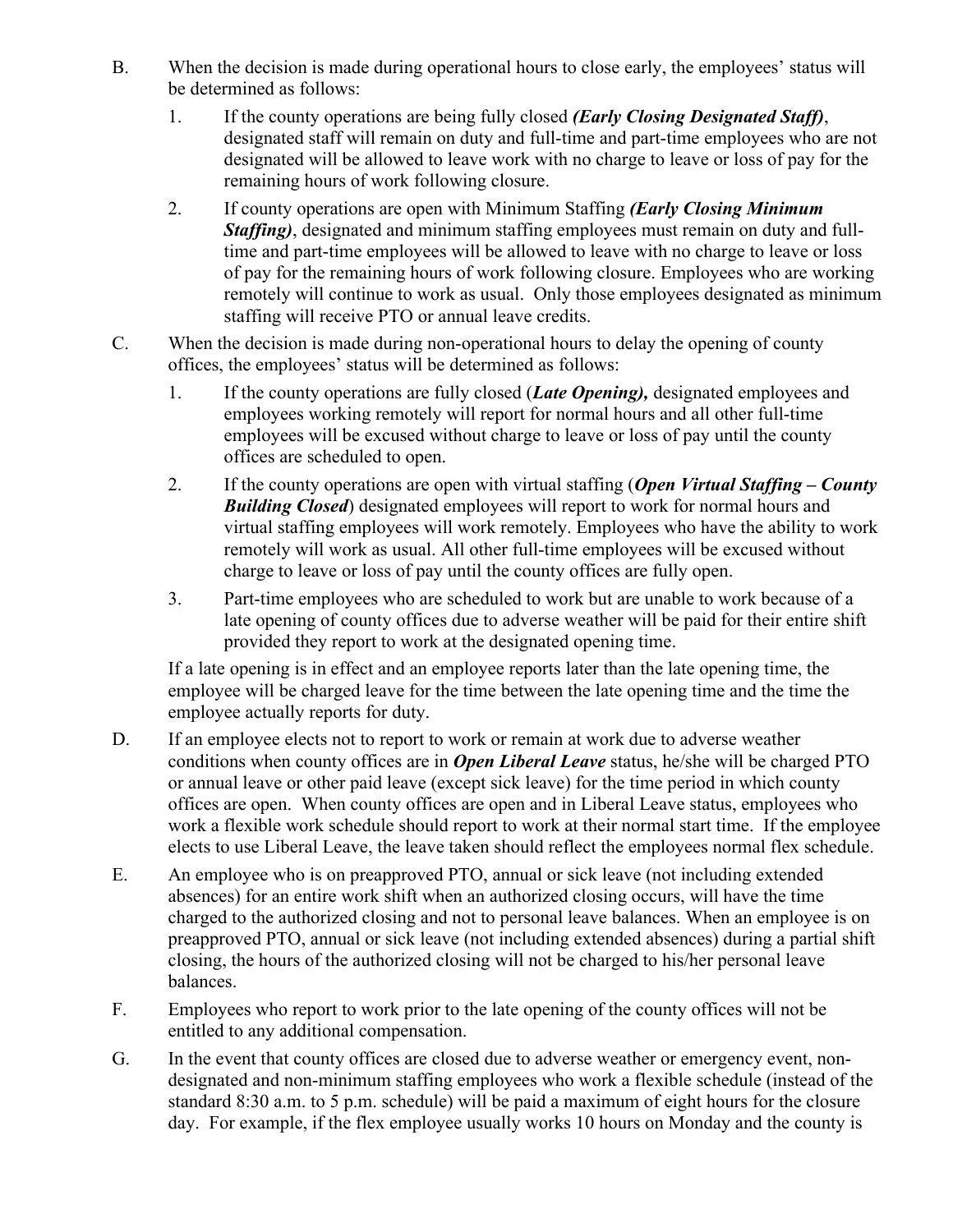closed on Monday due to adverse weather, the employee would take two hours of PTO or annual leave or work two additional hours later in the week.

- H. For departments that are open to the public from 8:30 a.m. to 5 p.m., in the event that the opening of county offices is delayed due to adverse weather, non-designated staff that work flexible schedules will revert back to the standard county work schedule of 8:30 a.m. to 5 p.m. For example, if the employee's flexible schedule is from 7:30 a.m. to 4 p.m. and the county offices open at 10 a.m., the employee would report for work from 10 a.m. until 5 p.m. If the employee leaves earlier than 5 p.m., the difference in hours can be made up during the remainder of the workweek or by using PTO or annual leave.
- I. When adverse weather conditions or emergency events develop over the weekend and/or after 5 p.m. and before midnight, and thereby affect non-essential services that operate during these hours, the responsible deputy county administrator or designee will make the decision regarding operational status of these departments.
- J. When adverse weather conditions or emergency events result in a late opening or early closing, the announcement shall be made by including a specific time for opening or closing, not by a duration of time (e.g., Late Opening at 10:30 would be announced, not Late Opening two-hour delay). This avoids confusion for employees working flexible time shifts. These employees should begin their shift at the announced opening time.
- K. The county is in Liberal Leave status when county schools are closed due to adverse weather. Under these circumstances, Liberal Leave may be taken to handle critical family obligations.

## **IX. PLANNING AND SAFE TRAVEL TO WORK**

- A. Safety of employees and the public is a primary concern during adverse weather conditions or other emergency events. It is the responsibility of each employee to arrive to work on time and in the safest way possible.
- B. Designated and minimum staffing employees are responsible for ensuring that they are at work for their scheduled shifts and should make arrangements in advance to ensure they will be at work on time and arrive in the safest way possible.
- C. Department directors should encourage advance planning for designated and minimum staffing employees to facilitate their safe travel to and from work during adverse weather.

## **X. COURTS BUILDING PROCEDURES**

County employees working in the Circuit Court Clerk's Office, the Commonwealth Attorney's Office, Circuit Court, General District Court, and Juvenile & Domestic Relations Court will follow adverse weather procedures outlined by the chief judge of the circuit court.

## **XI. COMPENSATION**

- A. In addition to their regular pay, all designated and minimum staffing employees who are required to work and do work on site during periods when county offices are closed or operating under Minimum Staffing due to adverse weather or emergency event conditions, will be compensated with PTO or annual leave (PTL for part time employees) at the rate of one hour per hour worked up to a maximum of eight hours. This compensation will not be effective for periods of two hours or less. Only employees who are required to report to the worksite will receive adverse weather leave. See adverse weather compensation examples in the Appendix.
- B. Additional PTO, annual or PTL leave will be given to all designated and minimum staffing employees required to work within the 24-hour day of closure and only when the number of hours county offices are closed or operating under Minimum Staffing exceeds two hours. The 24-hour day will be from 12 a.m. through 12:00 midnight of the day county offices are closed.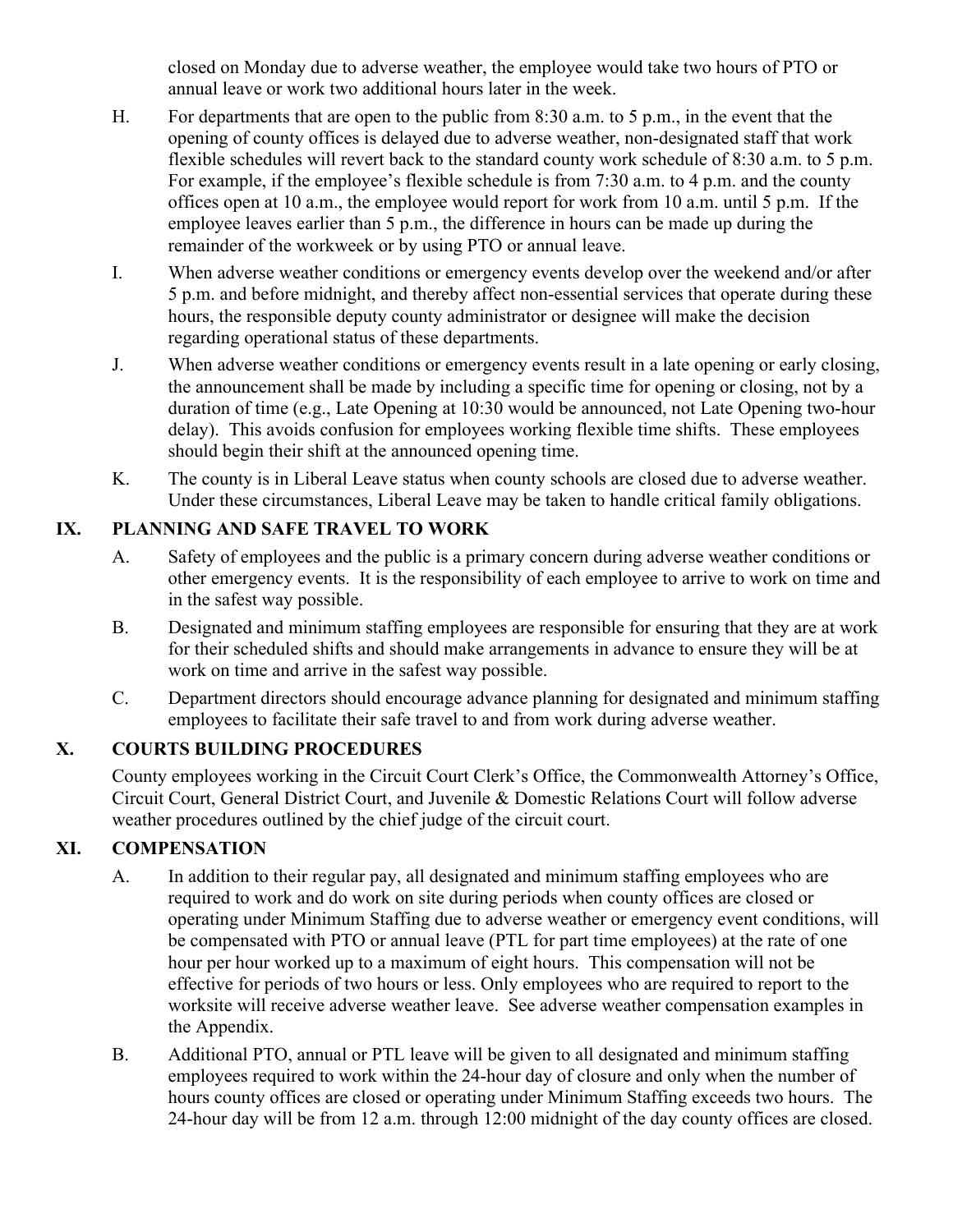- C. Adverse weather hours earned must be entered on an employee's timesheet through the time reporting system using the ACCRADV code and approved by the supervisor. Once processed in payroll, the hours will be added to the employee's PTO or annual leave balance. The ACCRADV code will be activated on employee timecards only when applicable.
- D. The county administrator may authorize the payment of straight time pay or flat rate pay to exempt employees performing work in excess of their regularly scheduled hours to support an Emergency Operation Plan event.

## **XII. NATIONAL INCIDENT MANAGEMENT SYSTEM TRAINING**

All current full-time and part-time benefits eligible employees are required to complete IS 100 and IS 700 courses, or their equivalent, as scheduled by the Emergency Preparedness Steering Committee. New employees must complete these courses within 90 days of hire. These courses are available in the Learning & Performance Center classroom and as an online course.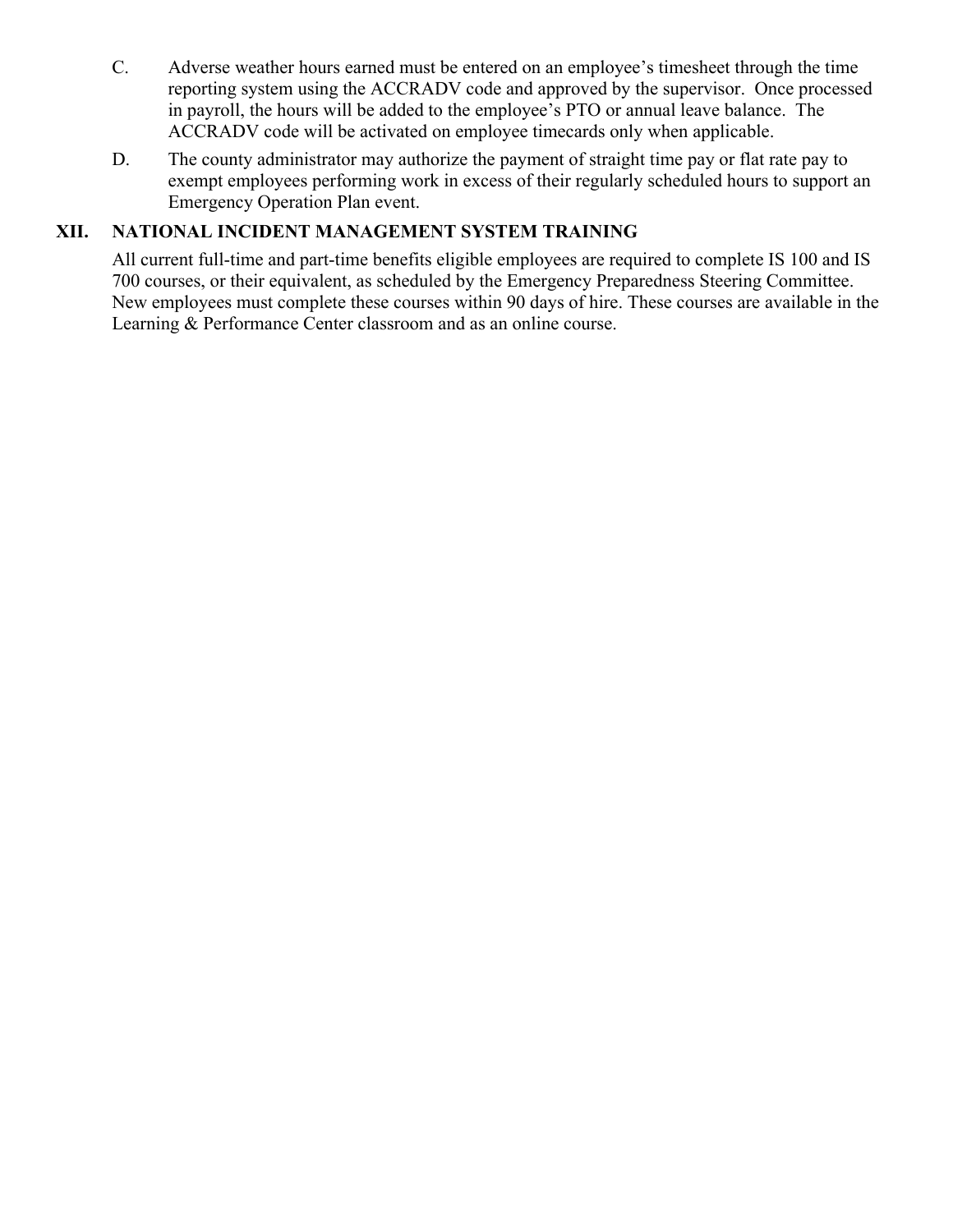# **Appendix Adverse Weather Compensation Scenarios**

**Scenario 1:** Due to adverse weather, county offices open at 10:30 a.m. Designated employees must report at their regular time. Employees working remotely must work their regular schedule.

Compensation: Because county offices are closed two hours or less, there is no additional compensation.

**Scenario 2:** County offices are open at 8:30 a.m. Minimum Staffing. Designated and minimum staffing employees must report at their regular time. Employees working remotely must work their regular schedule. Other employees report at 10 a.m.

Compensation: Because the Minimum Staffing period is two hours or less (1.5 hours), there is no additional compensation for designated and minimum staffing employees.

**Scenario 3:** County offices are open at 8:30 a.m. Liberal Leave. Designated and minimum staffing employees must report at their regular time. All other employees are expected to report to work at their regular time unless adverse weather conditions prohibit safe travel.

Compensation: Because county offices are not closed and there is no late opening for non-designated and non-minimum staffing employees, there is no additional compensation.

**Scenario 4:** County offices are closed until 11 a.m. Designated employees must report to work at their regular time. Employees working remotely must work their regular schedule.

Compensation: Because county offices are closed more than two hours (2.5 hours), designated employees that work the day of the closing will receive up to 2.5 hours of PTO or annual leave. Only employees who are required to report to the worksite will receive adverse weather leave.

**Scenario 5:** County offices are closed an entire workday. Designated employees must report to work at their regular time. Employees who have the ability to work remotely (includes hybrid eligible and contingent remote positions) are required to work remotely to provide county services during adverse weather conditions or emergency events.

Compensation: Because county offices are closed eight hours, designated employees that work the day of the closing may receive up to eight hours of PTO or annual leave. For example, a designated plant operator that starts his/her shift at 8 p.m. the day of the closing would receive four hours of PTO or annual leave (8 p.m. -12 midnight). A designated group home counselor that starts his/her shift the evening before the closing day and works until 7 a.m. the day of the closing would receive seven hours of PTO or annual leave (12 midnight – 7 a.m.). A designated youth counselor that starts his/her shift at 8 a.m. the day of the closing would receive eight hours of PTO or annual leave (8 a.m. – 4:30 pm). Only employees who are required to report to the worksite will receive adverse weather leave.

**Scenario 6:** The county is operating the entire workday under the description, Open Virtual Staffing – County Buildings Closed. Designated employees will report to work or remain at work as usual. Employees who have the ability to work remotely (includes hybrid eligible and contingent remote positions) are required to work remotely to provide county services.